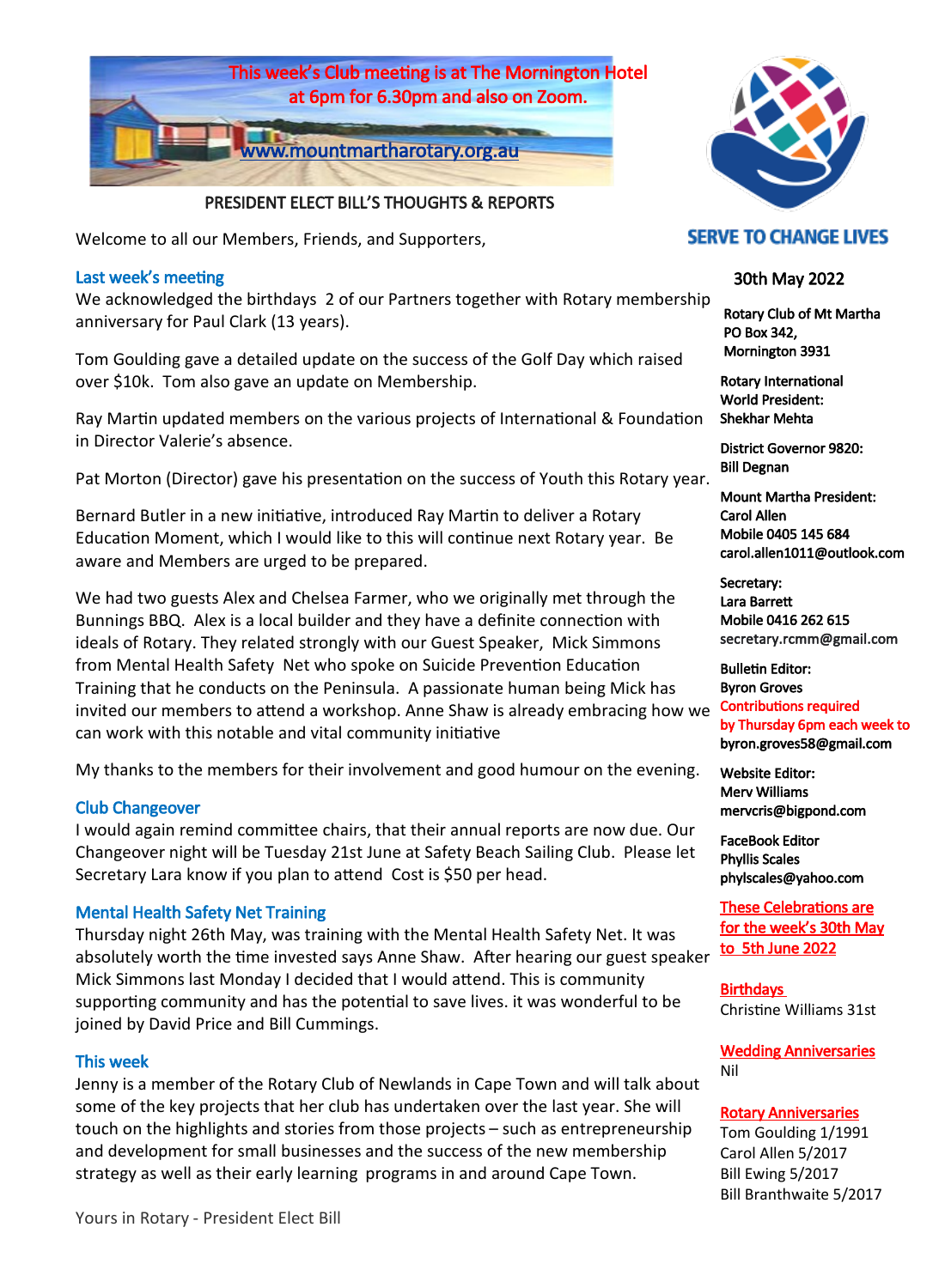

## MAY IS YOUTH SERVICE MONTH

Mon 30 May **Club Meeting** - at The Mornington Hotel @ 6.00 for 6.30pm and via Zoom Guest Speaker is Jenny Ibbotson of RC of Newlands (Cape Town, South Africa) Topic—key projects undertaken by her Club in 2021/22

## JUNE IS ROTARY FELLOWSHIPS MONTH

Mon 6 June Club Meeting - at The Mornington Hotel @ 6.00 for 6.30pm and via Zoom - TBA Mon 13 June **No meeting or Bulletin - Queen's Birthday Holiday** Fri 17th June **Bunnings BBQ - see Roster below** Mon 20 June **RCMM Committee meetings** Tue 21 June **Changeover Dinner** @ 6pm -Safety Beach Sailing Club. Numbers are required by Secretary Lara by Sunday 5th June. Cost is \$50 per head for a two course meal. Drinks at Bar prices. Mon 27 June Club Meeting - at The Mornington Hotel @ 6.00 for 6.30pm and via Zoom - TBA

# SAUSAGE SIZZLE ROSTERS

# BUNNINGS BBQ'S

8 to 11am 11am to 2pm 2pm 2pm to 5pm Friday 17th June 2022 Rob Davies **Byron Groves** Byron Groves **BILL Cummins** Greg Buchanan **Bernard Butler Bernard Butler Phyllis Scales Phyllis Scales** Bill Ewing **Tom Barrett Barrie Sweeney Barrie Sweeney** Peter Warren Wayne Norris Jonathan Mayne

## Friday 15th July 2022

Rob Davies **Rob Davies Rob Davies Peter Rawlings Bill Cummins** Wayne Jenkins **Ray Martin Byron Groves** Ray Martin **Ray Martin** Byron Groves Byron Groves Wayne Norris Peter Warren Gordon Morriss Tom Goulding Tom Goulding Tom Goulding Community Roger Annear Communications of Barrie Sweeney

Friday 19th August 2022 Rob Davies **Byron Groves** Byron Groves **Bill Cummins** David Wheeler **Bernard Butler** Bernard Butler **Barrie Sweeney** Tom Barrett **Anne Shaw** Anne Shaw Jonathan Mayne Wayne Jenkins Carol Allen Wayne Norris

# OUR COMMUNITY & CLUB SUPPORTERS, TO WHOM WE ARE VERY GRATEFUL

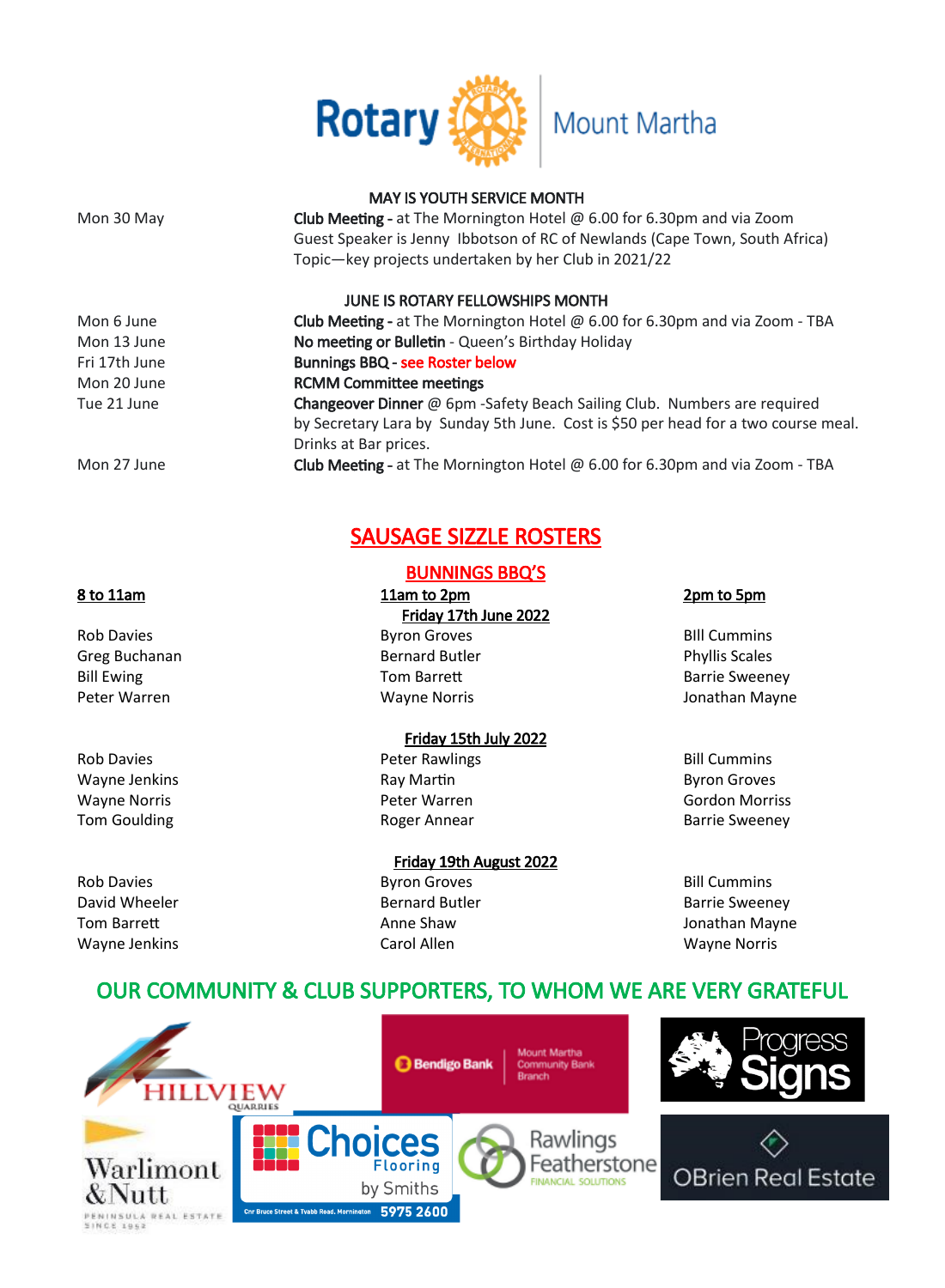

# **ROTARY INTERNATIONAL SOUTH PACIFIC & PHILIPPINES OFFICE**

#### **UPDATE ON REGIONALISATION PILOT**

**Dear Rotary Member** 

You are receiving this email as a Rotarian or Rotaractor in Zone 8 - Australia, New Zealand and the many other countries that make up our part of the Rotary world.

For the past three years a group of Rotarians and Rotaractors have been working on a pilot project to consider how we can enhance Rotary and Rotaract and ensure we remain relevant for the future while also addressing some of the challenges we have been facing for a while.

In February 2022, the Rotary International (RI) Board gave its approval in principle to proceed with the pilot, subject to approval by clubs. A second green light was the Council on Legislation approval for changes of governance in April 2022. We are now one of just two regional pilots in the Rotary world looking to explore, develop and test new ways of operating.

What are we seeking to achieve through regionalisation? We want to ensure the best support possible to Rotary clubs and Rotaract clubs. Through a less layered and more devolved contemporary approach members can continue to do what they do best - projects and connections/fellowship. We aim to reduce duplication and streamline processes, encourage even broader and more collaboration in areas such as public image, marketing Rotary, partnering with business, Government and service partners, and make leadership roles more attractive and doable.

To do this, we envisage a Regional Council for Zone 8 and Rotary Australia and Rotary New Zealand (Oceania) bodies to be formed. An Interim Regional Council with limited roles will likely start on 1 July 2023, with a final model in place by 1 July 2026. Monitoring and evaluating how the changes are delivering benefit are an important part of the project. We don't know yet exactly what the final model will look like and you will have your chance to have a say.

It is important that you, our fellow Rotarians, are consulted throughout this process. In fact, the project cannot proceed without the support of Members and Clubs.

The third green light needed to proceed is support of Rotary clubs and Rotaract clubs, a condition of the RI Board's approval. Support of clubs will be shown through a vote, which will happen in September 2022, with a vote first of clubs then of districts.

From mid-June right through to August, every club and member will have the chance to hear about what is proposed, to have their say and to ask questions. Each district has a District Regionalisation Representative who is coordinating the briefing of clubs.

Being a pilot gives us the chance to shape our own Rotary and Rotaract futures.

If you would like to find out more there is information available on the dedicated website, creatingtomorrowrotary.org\_along with the opportunity to "Have your Say" and "Subscribe" to updates. There will also be opportunities to volunteer and get involved in work groups.

If you want to learn more about the background, visit creatingtomorrowrotary.org/initiation-petition

Other helpful resources include a Fact Sheet and a video.

You can also reach the Regionalisation Pilot Project Team directly at rotaryregionalpilot@gmail.com

We look forward to hearing from you!

**Regionalisation Pilot Project Team** Co-chairs Ingrid Waugh (NZ/Oceania) and Peter Frueh (Australia)